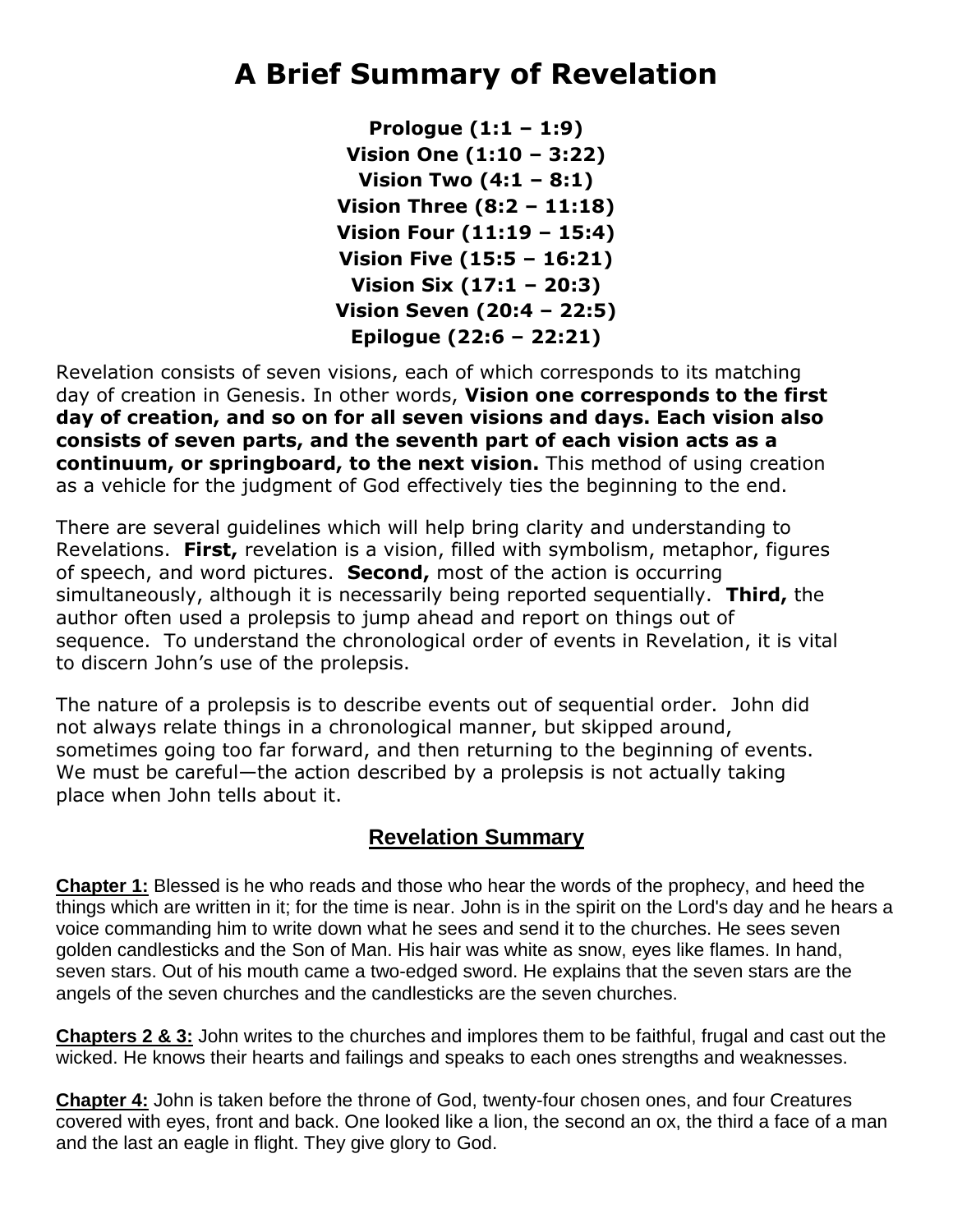**Chapter 5:** At right hand of One on the throne is a scroll with seven seals. The lamb is found worthy to break the seals and open the scroll.

**Chapter 6:** The lamb opens the seals: 1st Seal: Creature cries out; "Come forward" A white Horse, it's rider had a bow and was given a crown. He rode forth victorious, ready to conquer again. 2nd Seal: Second creature cries out. A red horse, with rider given power to rob the world of peace: Given a sword; 3rd Seal: Third creature cries out. A black horse. Rider with pair of scales in hand. Expensive Food. 4th Seal: Fourth creature cries out. A sickly green horse. Rider is Death. These are given authority over one quarter of the Earth to kill with sword and famine and plague and the wild beasts of the earth. 5<sup>th</sup> Seal: The martyrs cry out for justice. They are told to be patient a little longer until the quota of them is filled. 6th Seal: Violent earthquake: Sun turns black: Moon turns red. Stars fall from the sky. Sky disappears. Mountains and islands ripped from their base. Rich and poor hide in the mountains and caves. They cry out to mountains to fall on them and hide them. The great day of vengeance has come. Who can withstand it?

**Chapter 7:** Four angels hold in check the four winds so no wind blew. They are told not to release the winds until the seal is imprinted on foreheads of the servants of God. 144,000 to be marked, 12 thousand from each of the 12 tribes of Israel. He is suddenly surrounded by a huge crowd which no one could count from every nation, race and tongue. He is told these are the ones who have survived the period of great trial.

**Chapter 8:** 7th Seal: Silence in Heaven for about half an hour. Seven angels are given seven trumpets, 1st Trumpet: Hail and fire mixed with blood. One third of the land and plants are scorched. 2nd Trumpet: A flaming mountain is cast into the sea. One third of the sea turns to blood, one third of the sea creatures are killed, one third of the ships are destroyed. 3rd Trumpet: A huge burning star crashes down. One third of the rivers and springs are polluted. Many people die from drinking this bad water. "Wormwood" is the star's name. 4th Trumpet: One third of the sun, moon and stars were hit hard enough to be plunged into darkness. The day lost a third of it's light, as did the night. An eagle flying in mid heaven cries out woe to the Earth.

**Chapter 9:** 5th Trumpet: A star falls from the sky to earth. It is given the key and opens the abyss. Smoke pours out. Out of smoke come locusts as powerful as scorpions in their stings. They are commanded not to harm plants or any living things except those who do not have the seal of God on their foreheads. Tortures them for five months. They wish for death but will not find it. Description of locusts: In appearance the locusts were like horses equipped for battle. On their heads they wore something like gold crowns; their faces were like men's faces but they had hair like women's hair. Their teeth were like the teeth of lions. Their chests like iron breastplates. Their wings make a sound like the roar of many chariots and horses charging into battle. They had tails with stingers like scorpions; in their tails was enough venom to harm men for five months. Acting as their king was the angel in charge of the abyss, whose name in Hebrew is Abaddon and in Greek Apollyon. 6th Trumpet: The first woe is passed, but two more to come. A great voice says, "Release the four angels who are tied up on the banks of the great river Euphrates: " The Angels are released. It is precisely the hour, day, month, year for which they had been prepared to kill a third of mankind. Their cavalry troops numbered two hundred million. Description of horses and riders: The breastplates they wore were fiery red, deep blue and pale yellow. The horses' heads were like heads of lions and out of their mouths came fire and sulfur and smoke. One third of mankind is killed. Those who survive do not repent.

**Chapter 10:** Another mighty angel comes down from heaven. He holds a little scroll which has been opened. His right foot is on the sea, left foot on the land. Angel and seven thunders cry out. John is told not to write down what seven thunders said. He is told there will be no more delay. When the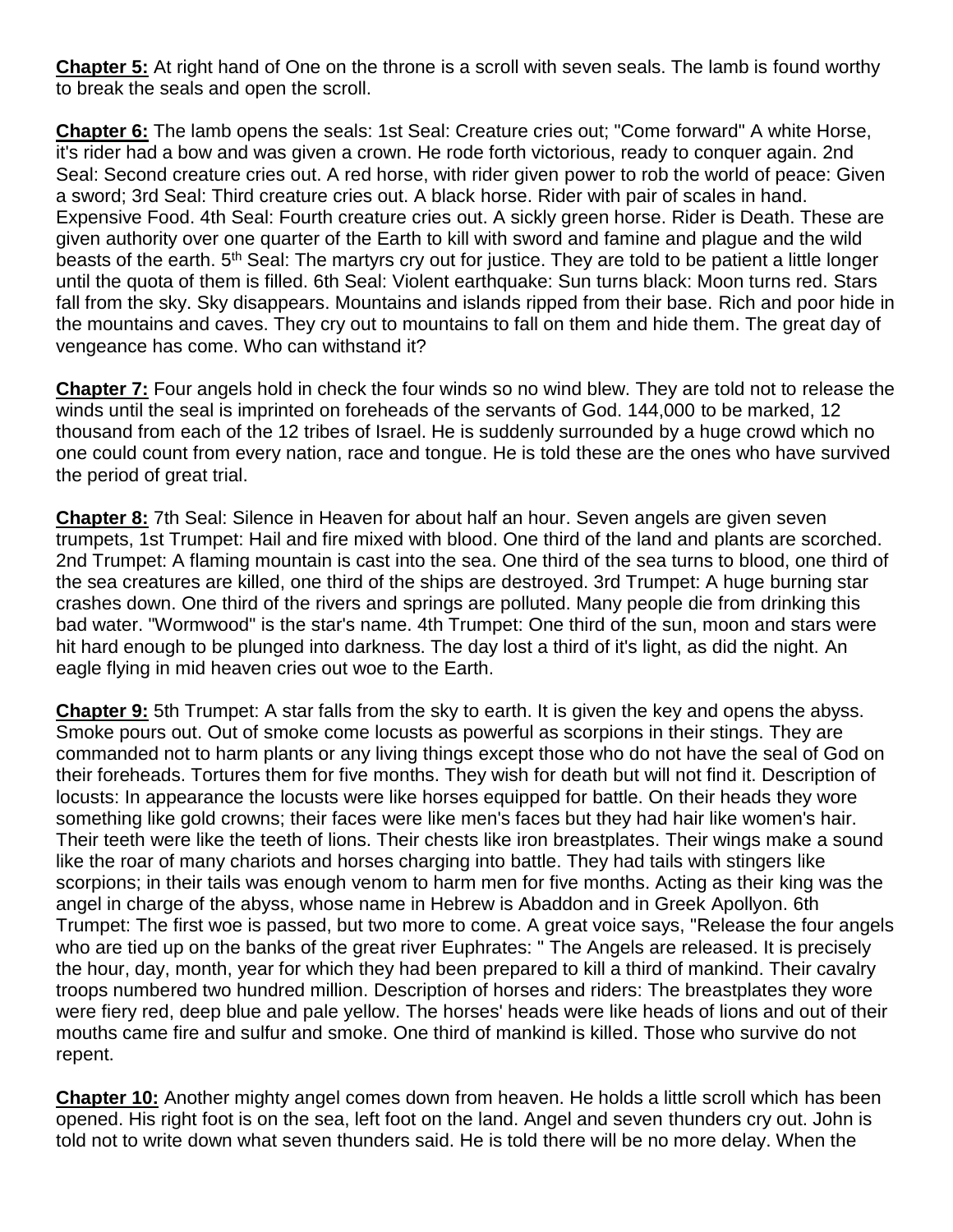seventh angel blows trumpet, God's plan will be accomplished in full. John is told to take the scroll and eat it. It tastes sweet in the mouth but sour in the stomach.

**Chapter 11:** Told to measure God's temple and alter and count those who worship there. Exclude the outer court for it has been handed over to the Gentiles who will crush the holy city for forty two months. Commission two witnesses to prophesy for those twelve hundred and sixty days, dressed in sackcloth. Fire comes out of the mouth of the witnesses to anyone who tries to harm them. They have the power to close up the sky and not allow any rain to fall during that time. Also can turn water into blood and afflict earth with any kind of plague. When finished a wild beast comes up from abyss and wages war against them. Their corpses will lie in the street of the city where their lord was crucified for three days. People all over the world will celebrate and stare at their corpses for three days and refuse to bury them. After three and a half days witnesses rise. It terrifies all who see them. God assumes them into heaven on cloud. Suddenly, there is a violent earthquake. One tenth of the city is destroyed. Seven thousand people are killed, the rest repent. Second woe is passed. Third to come. 7th Trumpet: Loud voices call out that the kingdom of the world now belongs to the Lord. God opens the temple in heaven and can be seen the Arc of the Covenant. Lightning flashes, thunder, earthquake, hailstorm.

**Chapter 12:** A great sign appears in sky, a woman clothed with the sun, with the moon under her feet and on her head a crown of seven stars. She is with child. Gives birth. Another sign, a great dragon, flaming red, with seven heads and ten horns. On his head, seven diadems. His tail swept a third of the stars from the sky and hurled them down on the earth. He waits for child to be born so he can devour it. The child is born. It is a son, destined to shepherd all nations with an iron rod. The Child is taken up to God and the throne. The woman flees to the desert to special place prepared for her for twelve hundred and sixty days. War breaks out in heaven. Michael and his angels battle with the Dragon. The Dragon is hurled down to Earth with his minions with him. The Dragon pursues woman in the desert. She is given wings of a giant eagle where she can fly to her place in the desert for three and a half years. The Dragon spews a torrent of water to search out the woman, but the earth opens and swallows the water. Enraged by her escape, the dragon goes out to make war on the rest of God's people. He took up his position by the shores of the sea.

**Chapter 13:** A Beast comes out of the sea. It has ten horns, seven heads containing diadems and blasphemous names. Like a leopard, but paws like a bear and mouth like a lion. It is given power, throne and authority by the Dragon. One head was mortally wounded and healed. In wonderment, the whole world followed after the Beast. People worshipped Beast and Dragon. Their authority to last only forty two months. Granted authority over all people, nation and race. Worshipped by all those who do not have their names in book of life. Let him who has ears heed these words: If one is destined for captivity, into captivity he goes! If one is destined to be slain by the sword, by the sword he will be slain! Such is the faithful endurance that distinguishes God's holy people. A Second Beast comes up out of the Earth. It used the authority of the first Beast to promote its interests by making the world worship the first beast whose mortal wound had been healed. Performs great miracles, leads astray Earth's inhabitants by telling them to make an idol of first Beast. Life is given to the image of the Beast, and the power of speech and the ability to put to death anyone who refuses to worship it. Forces all men, rich and poor to accept a stamped image on right hand or forehead. No one allowed to buy or sell anything unless first marked with the name of the beast or the number that stood for its name. A certain wisdom is needed here; with a little ingenuity anyone can calculate the number of the beast, for it is a number that stands for a certain man. The man's number is six hundred sixty six.

**Chapter 14:** The Lamb appears with the 144.000 faithful. Angels warn against accepting the mark of the beast. The Son of Man appears with sickle and harvests the Earth. He harvests the grapes of